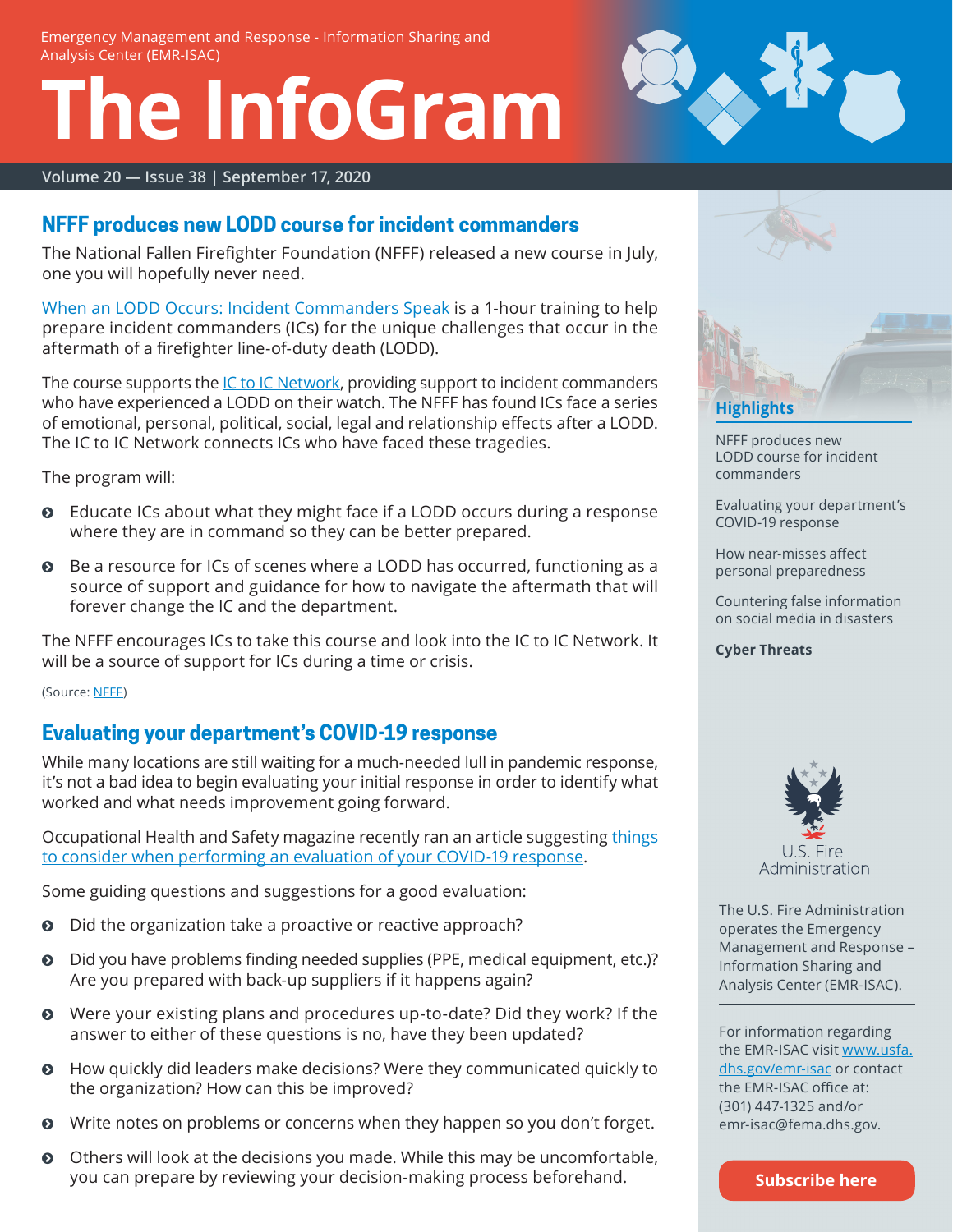

#### **Fair Use Notice:**

This InfoGram may contain copyrighted material that was not specifically authorized by the copyright owner.

The EMR-ISAC believes this constitutes "fair use" of copyrighted material as provided for in section 107 of the U.S. Copyright Law.

If you wish to use copyrighted material contained within this document for your own purposes that go beyond "fair use," you must obtain permission from the copyright owner.

#### **Disclaimer of Endorsement:**

The appearance of external hyperlinks does not constitute endorsement of the linked websites or the information, products or services contained therein. Reference to any specific commercial products, process or service by trade name, trademark, manufacturer or otherwise, does not necessarily constitute or imply its endorsement, recommendation or favoring by the EMR-ISAC or the U.S. government.

Evaluations like this can help you and your organization better meet the next challenge by identifying and addressing problems now.

(Source: [Occupational Health](https://ohsonline.com/articles/2020/09/14/start-evaluating-actions.aspx?oly_enc_id=) and Safety)

### <span id="page-1-0"></span>**How near-misses affect personal preparedness**

Many factors affect how people prepare for and evacuate before a disaster: prior experience, gauging what friends and neighbors are doing, official messaging, media reporting, etc.

One variable is previous near-misses. Researchers define a near-miss as an event in which a person has a non-trivial expectation of experiencing a disaster but, by chance, does not. Recent research shows a relationship between near-misses and preparedness, but it seems to depend on the nature of the near-miss event.

The new research suggests is there are two different types of near-misses: resilient and vulnerable. People tend to view near-misses as either "our system is strong" or "we dodged a bullet." People who have a vulnerable near-miss viewpoint are more likely to prepare for future disasters.

Visit the [Natural Hazards Center](https://hazards.colorado.edu/news/research-counts/close-encounters-how-near-misses-influence-disaster-decision-making) to see the brief on this new research, which looked at and expands on similar studies from the 1990s.

#### (Source: [NHC\)](https://hazards.colorado.edu/news/research-counts/close-encounters-how-near-misses-influence-disaster-decision-making)

## <span id="page-1-1"></span>**Countering false information on social media in disasters**

The internet is often a hotbed of false and inaccurate information. Agencies and organizations responsible for keeping the public safe have their work cut out for them when battling false information and, unfortunately, the problem has gotten more complex as [new technologies, social media platforms and agendas emerge](https://www.nbcnews.com/tech/security/wildfires-rage-false-antifa-rumors-spur-pleas-police-n1239881).

The Department of Homeland Security's Social Media Working Group for Emergency [Services and Disaster Management](https://www.dhs.gov/science-and-technology/smwg) white paper ["Countering False Information](https://www.dhs.gov/publication/st-frg-countering-false-information-social-media-disasters-and-emergencies) [on Social Media in Disasters and Emergencies"](https://www.dhs.gov/publication/st-frg-countering-false-information-social-media-disasters-and-emergencies) can help agencies with this issue.

The white paper examines what motivates people to share bad or false information and discusses underlying issues causing false information. It looks at several real-world case studies to provide agencies several best practices to counter misinformation, rumors and false information.

False social media content is most often caused by four issues:

- **O** Incorrect Information (can be intentional or unintentional).
- $\odot$  Insufficient Information.
- $\odot$  Opportunistic Disinformation.
- $\odot$  Outdated Information.

The white paper examines each of these issues in depth. It explores key best practices categorized by people, processes and technology such as partnerships, software considerations and advanced preparation.

Members of the working group are subject-matter experts from federal, tribal, territorial, state and local responders. They establish and collect best practices and solutions to be implemented by public safety officials and first responders.

(Source: [DHS\)](https://www.dhs.gov/science-and-technology/smwg)